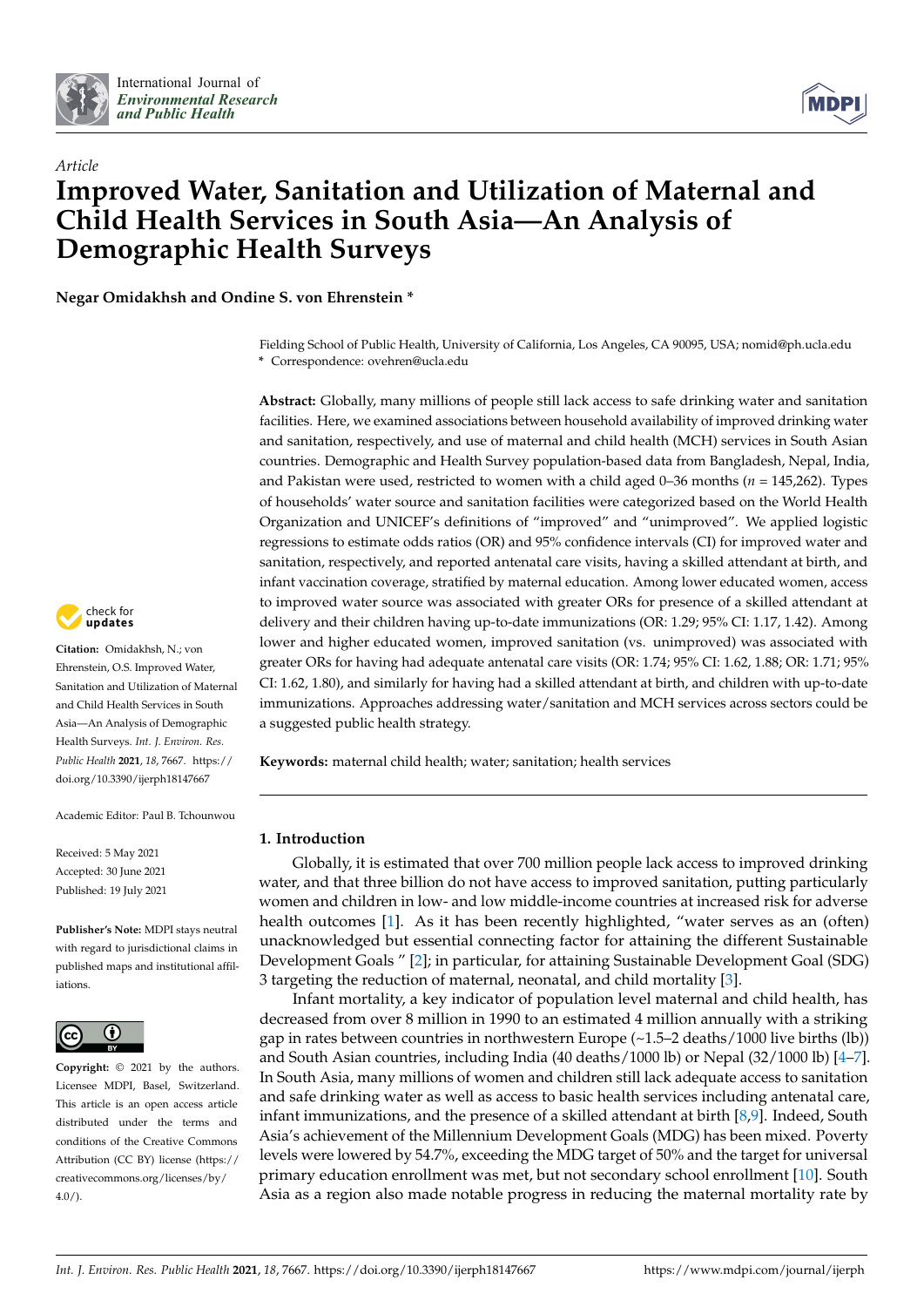67% between 1990 and 2015; however, the region was unable to meet the targets set for either child mortality or improved sanitation. Similarly, in 2014, only 52% of deliveries were attended by a skilled health professional [\[10\]](#page-9-2). While research has demonstrated the importance of water, sanitation, and hygiene (WASH) for maternal and child health (MCH) [\[11](#page-9-3)[,12\]](#page-9-4), access to improved water and sanitation facilities and use of basic MCH health services have rarely been considered together. Recently, a handful of programs that aimed to increase women's use of antenatal care services also included water treatment [\[13\]](#page-9-5) and hygiene education [\[14](#page-9-6)[,15\]](#page-9-7), pointing towards potential opportunities for MCH and WASH integrated intervention strategies in resource constraint setting.

# *Theoretical Background and Study Aims*

According to Fundamental Cause Theory derived from Geoffrey Rose's Cause of Causes, which highlights the role of socioeconomic deprivation as a causal determinant of health [\[16](#page-9-8)[,17\]](#page-9-9), access to improved water and sanitation facilities, as well as MCH care access and utilization can be considered intervening mechanisms for underlying material deprivation and structural disadvantage of low-socioeconomic status (SES) women and children in South Asia [\[16–](#page-9-8)[18\]](#page-9-10). Additionally, from a socio-ecological systems perspective, dynamic interrelations exist between individual-level care-seeking behavior and community-level services and infrastructure [\[19\]](#page-9-11). Thus, elucidating possible linkages between availability of improved water and sanitation with use of MCH services may lead to refined and thus more effective programs and intervention strategies. Therefore, the aim of this study was to examine associations of household availability of improved drinking water and sanitation, respectively, with reported usage of basic MCH health services, namely antenatal care, presence of a skilled attendant at birth, and infant vaccination coverage based on a large population sample from the most recent Demographic and Health Surveys (DHS) in four South Asian countries.

## **2. Materials and Methods**

### *2.1. Study Design and Population*

Data for the present study were obtained from the Demographic and Health Surveys (DHS), which collect nationally representative, individual-level data in low- and middleincome countries through a stratified two-stage cluster design [\[20\]](#page-9-12). Within each selected household, questionnaires are administered by in-person interviews for all female residents between the ages of 15–49 years and men aged 15–64 years, and data are collected for children under 5 years of age. Verbal informed consent was obtained from all DHS respondents through the reading of a prescribed statement that is written in the questionnaire by the interviewer. More details on the DHS assessments can be found elsewhere [\[20\]](#page-9-12).

Data from South Asian countries were included in our study if there was at least one DHS survey assessment available after the year 2000. We excluded Afghanistan and the Maldives as their socioeconomic distributions varied greatly from the other countries; thus, we included women's assessments in Bangladesh, India, Nepal, and Pakistan. As per DHS guidelines on using pooled data, we de-normalized standard weights for each respondent and then re-weighted using UN population division measures on total females aged 15–49 years in the country at the time of survey administration [\[21,](#page-9-13)[22\]](#page-9-14). Our current analysis was restricted to women who had a living, singleton birth child, 0–36 months of age at the time of interview.

### *2.2. Water and Sanitation*

Households' types of available water sources and sanitation facilities reported in the DHS were categorized based on the World Health Organization (WHO) and United Nations International Children's Emergency Fund (UNICEF) definition of "improved" and "unimproved" (Table [1\)](#page-2-0) [\[23\]](#page-9-15). We further examined time (recorded as walking time in minutes) to respondent's water source, re-coded as binary variable (water on premises = 0 min; vs. water not on premises  $= 1+ \text{min}$ ). However, the majority (>90%) of all individuals reported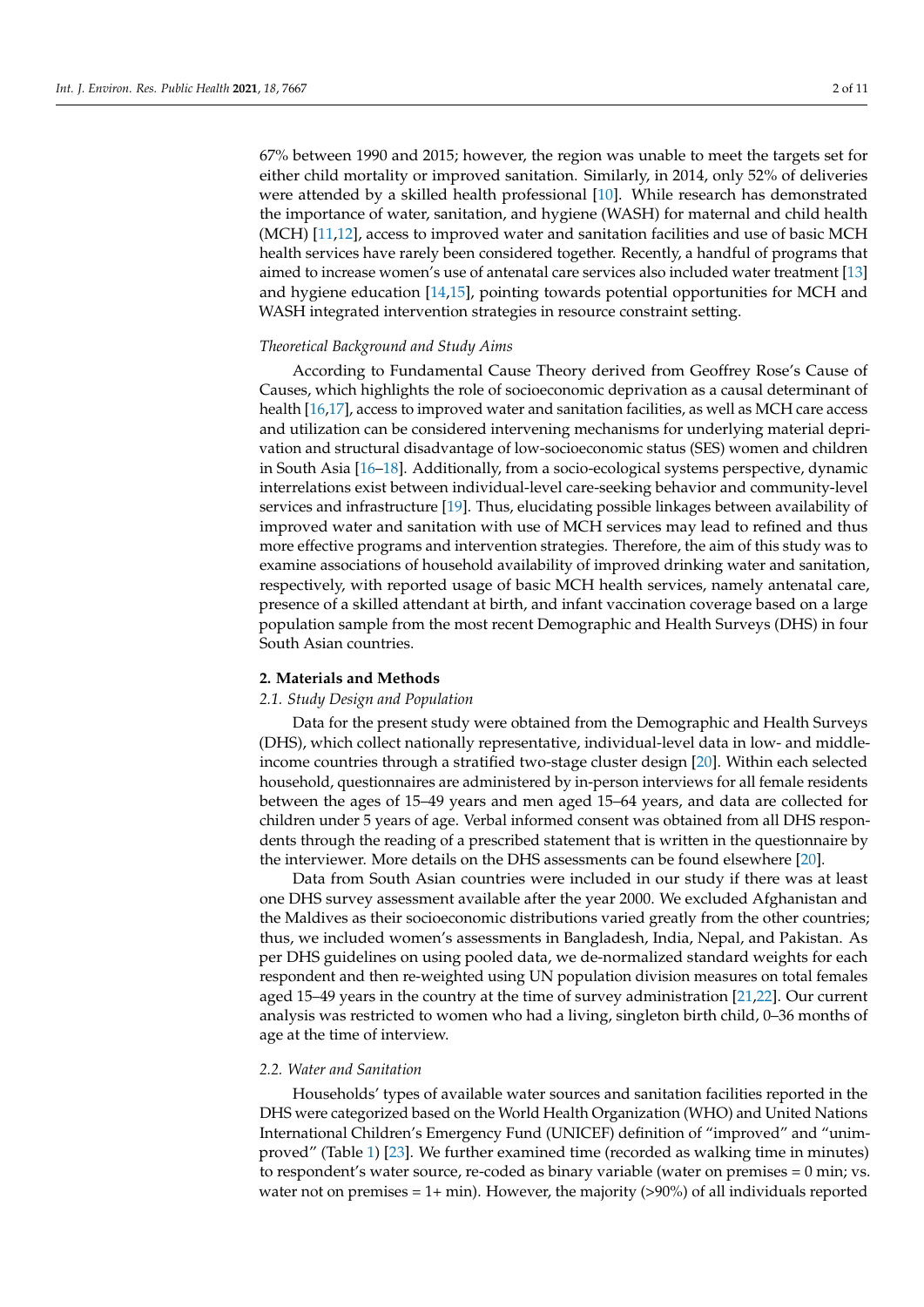having access to water on premises; thus, we conducted a subgroup analysis restricted to women considered particularly vulnerable, i.e., those in the lowest wealth index group with only unimproved water sources available, to assess whether or not walking time to a water source played a role among this group.

| Variable                     | Category               | Definition                                                                                                                                                                          |  |  |  |  |
|------------------------------|------------------------|-------------------------------------------------------------------------------------------------------------------------------------------------------------------------------------|--|--|--|--|
| Water <sup>a</sup>           | Improved               | Water that came from a pipe, borehole,<br>protected dug well, protected spring,<br>filtration plant, or rainwater<br>Water that came from unprotected dug well,                     |  |  |  |  |
|                              | Unimproved             | unprotected spring, surface water,<br>vendor-provided water, bottled water, or<br>tanker truck water                                                                                |  |  |  |  |
| Sanitation <sup>b</sup>      | Improved               | Pour-flush latrine, simple pit latrine,<br>ventilated improved pit latrine, pit latrine<br>with slab, composting toilet, or if toilet<br>flushed to a public sewer or septic system |  |  |  |  |
|                              | Unimproved             | Pit latrine without slab, open-pit latrine,<br>bush, field, no toilet facility, bucket toilet,<br>traditional dry vault, dry toilet, or toilet that<br>flushed to "somewhere else"  |  |  |  |  |
| Birth Attendant <sup>c</sup> | Skilled                | Doctor, nurse, midwife, auxiliary midwife, or<br>other health care professional present                                                                                             |  |  |  |  |
|                              | Unskilled              | Traditional attendants, friends<br>and/or relatives                                                                                                                                 |  |  |  |  |
|                              | $0$ to $\leq 4$ months | BCG (1 dose)<br>Polio (1 doses)<br>DPT (1 dose)                                                                                                                                     |  |  |  |  |
| Up-to-date                   | $4$ to $\leq 6$ months | BCG (1 dose)<br>Polio (2 doses)<br>DPT (2 doses)                                                                                                                                    |  |  |  |  |
| immunizations d              |                        | BCG (1 dose)                                                                                                                                                                        |  |  |  |  |
|                              | 6 to $\leq$ 12 months  | Polio (3 doses)<br>DPT (3 doses)                                                                                                                                                    |  |  |  |  |
|                              |                        | BCG (1 dose)                                                                                                                                                                        |  |  |  |  |
|                              | 13 to $\leq$ 36 months | Polio (3 doses)                                                                                                                                                                     |  |  |  |  |
|                              |                        | DPT (3 doses)                                                                                                                                                                       |  |  |  |  |
|                              |                        | Measles (1 dose)                                                                                                                                                                    |  |  |  |  |

<span id="page-2-0"></span>**Table 1.** WHO definitions applied to coding of variables.

<sup>a</sup> The DHS survey asked all women: "What is the main source of drinking water for members of your household?" <sup>b</sup> The DHS survey asked all women: "What kind of toilet facility do members of your household usually use?"  $\textdegree$  The DHS survey asked all women with children: "Who assisted with the delivery of (NAME)?"  $\textdegree$  The DHS survey copied vaccination information from each child's vaccination card.

# *2.3. MCH Services*

MCH service utilization was defined based on children's up-to-date immunizations, maternal report of number of antenatal care (ANC) visits and whether a skilled attendant was present at delivery. We considered the WHO's recommendations for routine immunizations when determining whether a child had up-to-date immunizations. Thus, if the child had received appropriate doses of bacille Calmette–Guerin (BCG), diphtheria, pertussis, and tetanus (DPT), and polio and measles vaccinations based on their given age, he/she was considered to have up-to-date immunizations. We were limited to these four vaccines as the DHS data do not contain sufficient information regarding other childhood vaccinations. Similar to other studies, we defined adequate antenatal care as four or more visits during pregnancy [\[24,](#page-9-16)[25\]](#page-9-17). We additionally explored any ANC visits (1 or more; results not shown) and the recent WHO recommendation of 8 or more ANC visits [\[26\]](#page-9-18). Women were coded as having a skilled attendant at delivery if they reported a doctor,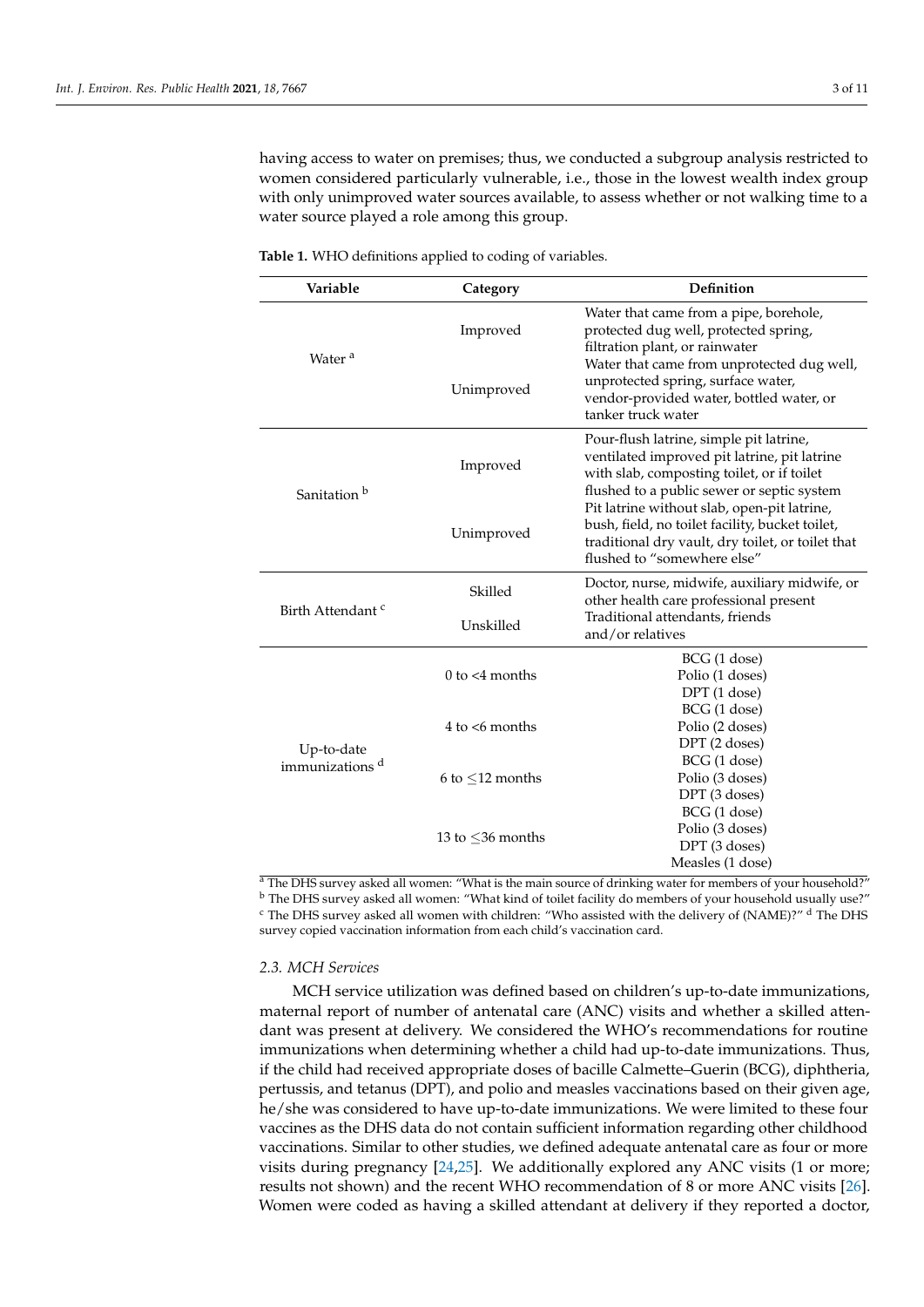nurse, midwife, auxiliary midwife, or other healthcare professional were present, while traditional attendants, friends, and/or relatives were considered unskilled (Table [1\)](#page-2-0).

## *2.4. Statistical Analyses*

We applied logistic regression models to estimate the odds ratios (OR) and 95% confidence intervals (CI) for improved (vs. unimproved) water sources and sanitation facilities, respectively, and women's use of health services (as defined in Table [1\)](#page-2-0). Potential confounders were identified a priori, based on previous research examining water and sanitation practices in relation to reproductive and infant health. Our adjusted models included the respondent's age (grouped in 5-year increments), marital status (not married, married or living with partner), the child's birth order, the child's sex, the child's age in months, urban/rural residency, and log GDP per capita. All models including water sources and time to water sources were also adjusted for type of sanitation facilities and the treatment of water (coded as 1 if respondents boiled water, added bleach or chlorine to water, used a water filter or solar disinfection system; otherwise coded as 0). Similarly, analyses examining associations with sanitation facilities were adjusted for type of water source and whether or not hand-washing facilities were present on site. We further included fixed effects for country and survey year in order to adjust for unobserved time-invariant confounders specific to each country and temporal trends that are shared across countries. Additional adjustments for partner's age, partner's educational attainment, and women's working status did not meaningfully alter estimates of interest and were thus not retained in our models [\[27\]](#page-9-19). All analyses were stratified by maternal educational attainment in order to examine possible effect measure modification ("lower educational attainment", no education or incomplete primary; "higher educational attainment", complete primary, incomplete secondary, complete secondary, or higher). In sensitivity analyses, we additionally stratified by lower vs. higher wealth index. The DHS wealth index quintile is a measure of household SES and is calculated using information regarding household assets (e.g., television or radio), housing construction, water access, and sanitation facilities [\[28\]](#page-9-20). In the DHS, each family is assigned to a wealth index quintile; we grouped those in the bottom two quintiles as "lower wealth index" and those in the top three as "higher wealth index". Further sensitivity analyses were stratified by urban and rural residency, and we examined tertiles and quartiles of "time to water source". All analyses were conducted using Stata Statistical Software: Release 14. As the data used for the present study are de-identified and publicly accessible online, the study did not require review from an internal ethics committee.

## **3. Results**

Our study sample included data of 145,262 women. Stratifying demographic characteristics of all women by country indicated that mean age, marital status, and distribution of household wealth did not vary considerably between countries (Table [2\)](#page-4-0). Greater proportions of Pakistani women had no education and of women in India and Bangladesh, were residing in rural communities. Additionally, a greater proportion of women with higher education than with lower education had children with up-to-date immunizations, adequate ANC visits, a skilled attendant at delivery, and access to improved sanitation facilities across countries (Table [3\)](#page-5-0).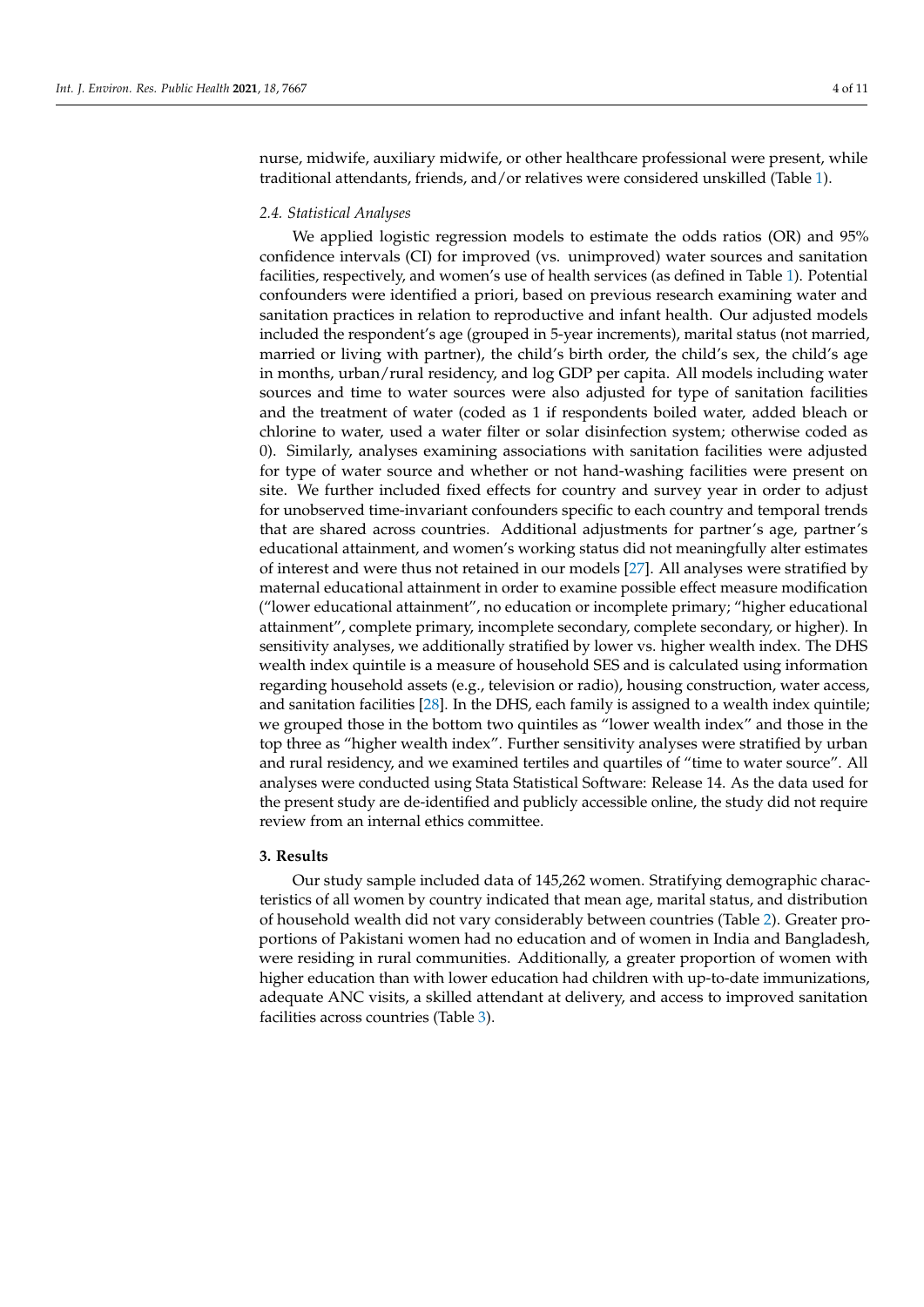| Demographic<br>Characteristics    | Bangladesh                          | India<br>Nepal        |                | Pakistan       | All               |  |  |  |  |  |
|-----------------------------------|-------------------------------------|-----------------------|----------------|----------------|-------------------|--|--|--|--|--|
| <b>Survey Year</b>                | 2014                                | 2015-2016             | 2016           |                | 2012-2016         |  |  |  |  |  |
|                                   | $N = 4470$ (%)                      | $N = 132,667$ (%)     | $N = 2687$ (%) | $N = 5438$ (%) | $N = 145,262$ (%) |  |  |  |  |  |
| Mean age (SD)                     | 24.6 (0.09)                         | 26.4(0.01)            | 25.3(0.10)     | 28.5(0.08)     | 26.4(0.01)        |  |  |  |  |  |
| <b>Educational Attainment</b>     |                                     |                       |                |                |                   |  |  |  |  |  |
| No education                      | 600 (13.4)                          | 37,232 (28.1)         | 767 (28.5)     | 2944 (54.1)    | 41,543 (28.6)     |  |  |  |  |  |
| Incomplete<br>primary             | 695 (15.6)                          | 8069(6.1)             | 333 (12.4)     | 303(5.6)       | 9400 (6.5)        |  |  |  |  |  |
| Complete primary                  | 520 (11.6)                          | 10,276 (7.8)          | 184 (6.9)      | 500(9.2)       | 11,480 (7.9)      |  |  |  |  |  |
| Incomplete<br>secondary           | 1803 (40.3)                         | 50,583 (38.1)         | 741 (27.6)     | 474 (8.7)      | 53,601 (36.9)     |  |  |  |  |  |
| Complete<br>secondary             | 328(7.3)                            | 12,232 (9.2)          | 233(8.7)       | 552 (10.2)     | 13,345 (9.2)      |  |  |  |  |  |
| Higher than<br>secondary          | 524 (11.7)                          | 14,275 (10.8)         | 429(16.0)      | 665(12.2)      | 15,893 (10.9)     |  |  |  |  |  |
|                                   |                                     | <b>Marital Status</b> |                |                |                   |  |  |  |  |  |
| Not married                       | 51(1.1)                             | 1774 (1.3)            | 12(0.5)        | 38(0.7)        | 1875 (1.29)       |  |  |  |  |  |
| Married or living<br>with partner | 4419 (98.9)                         | 130,893 (98.7)        | 2675 (99.6)    | 5400 (99.3)    | 143,387 (98.7)    |  |  |  |  |  |
|                                   |                                     | Residency status      |                |                |                   |  |  |  |  |  |
| Urban                             | 1435 (32.1)                         | 31,958 (24.1)         | 1535 (57.1)    | 2343 (43.1)    | 37,271 (25.7)     |  |  |  |  |  |
| Rural                             | 3035 (67.9)                         | 100,709 (75.9)        | 1152 (42.9)    | 3095 (56.9)    | 107,991 (74.3)    |  |  |  |  |  |
|                                   | Household Wealth Index <sup>a</sup> |                       |                |                |                   |  |  |  |  |  |
| Poorest                           | 933 (20.9)                          | 33,095 (25.0)         | 698 (26.0)     | 1186 (21.8)    | 35,912 (24.7)     |  |  |  |  |  |
| Poorer                            | 842 (18.8)                          | 30,815 (23.2)         | 582 (21.7)     | 1083 (19.9)    | 33,322 (22.9)     |  |  |  |  |  |
| Middle                            | 865 (19.4)                          | 26,749 (20.2)         | 554 (20.6)     | 1042 (19.2)    | 29,210 (20.1)     |  |  |  |  |  |
| Richer                            | 943 (21.1)                          | 22,784 (17.2)         | 511 (19.0)     | 1038 (19.1)    | 25,276 (17.4)     |  |  |  |  |  |
| Richest                           | 887 (19.8)                          | 19,224 (14.5)         | 342 (12.7)     | 1089 (20.0)    | 21,542 (14.8)     |  |  |  |  |  |

<span id="page-4-0"></span>**Table 2.** Demographic characteristics of all women (ages 15–49 years) with children, whose last-born child is a singleton birth, alive, and between 0–36 months of age at time of interview.

<sup>a</sup> The DHS wealth index quintile is a measure of household socioeconomic status (SES) and is calculated using information regarding household assets (e.g., television or radio), housing construction, water access, and sanitation facilities.

**Table 3.** Frequencies of maternal and child health service utilization and of access to improved water and sanitation by country and education.

|                                                    | <b>Bangladesh</b> |                        |                  | India                  | Nepal        |                        | Pakistan        |                        | All               |                        |
|----------------------------------------------------|-------------------|------------------------|------------------|------------------------|--------------|------------------------|-----------------|------------------------|-------------------|------------------------|
|                                                    | $N = 4470\ (%)$   |                        |                  | $N = 132,667$ (%)      |              | $N = 2687$ (%)         | $N = 5438\ (%)$ |                        | $N = 145,262$ (%) |                        |
|                                                    | Low $a(%)$        | High $\frac{b}{b}$ (%) | Low $a(%)$       | High $\frac{b}{b}$ (%) | Low $a(y_0)$ | High $\frac{b}{b}$ (%) | Low $a(y_0)$    | High $\frac{b}{b}$ (%) | Low $a\ (\%)$     | High $\frac{b}{b}$ (%) |
|                                                    | $N = 1295$        | $N = 3175$             | $N = 45,301$     | $N = 87,366$           | $N = 1100$   | $N = 1587$             | $N = 3247$      | $N = 2191$             | $N = 50.943$      | $N = 94,319$           |
| Up-to-date<br>immuniza-<br>tions                   | 913 (70.5)        | 2649 (83.4)            | 22,145<br>(48.9) | 54,947<br>(62.9)       | 750 (68.2)   | 1262 (79.5)            | 1107 (34.1)     | 1411 (64.5)            | 24,915<br>(48.1)  | 60,269<br>(63.9)       |
| <b>ANC</b> visits<br>(4 or more)                   | 222(17.1)         | 1165 (36.7)            | 13,337<br>(29.4) | 49,064<br>(56.2)       | 621(56.5)    | 1305 (82.2)            | 712 (21.9)      | 1392 (63.5)            | 14,892<br>(29.23) | 52,926<br>(56.1)       |
| ANC visits<br>(8 or more)                          | 31(2.4)           | 246 (7.8)              | 3180 (7.0)       | 17,694<br>(20.3)       | 40(3.6)      | 147(9.3)               | 152(4.7)        | 517(23.6)              | 3403 (6.7)        | 18,604<br>(19.7)       |
| Presence of<br>skilled<br>attendant<br>at delivery | 288 (22.2)        | 1625 (51.2)            | 30,231<br>(66.7) | 75,987<br>(87.0)       | 551 (50.1)   | 1239 (78.1)            | 1413 (43.5)     | 1717 (78.4)            | 32,483<br>(63.8)  | 80,568<br>(85.4)       |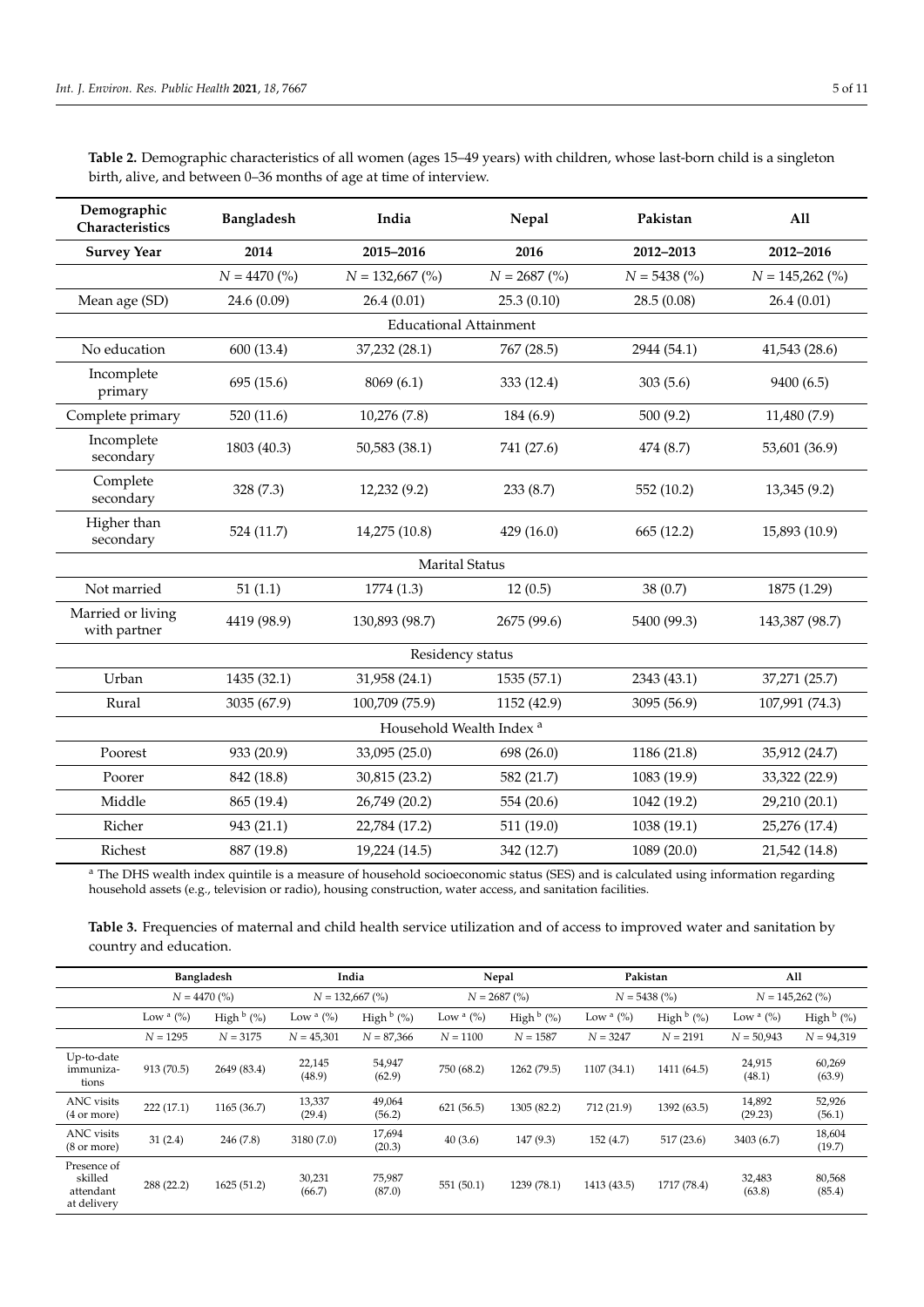<span id="page-5-0"></span>

|                                      | Bangladesh       |                        | India            |                                     |              | Nepal                  |                 | Pakistan               |                   | All                    |
|--------------------------------------|------------------|------------------------|------------------|-------------------------------------|--------------|------------------------|-----------------|------------------------|-------------------|------------------------|
|                                      | $N = 4470\ (%)$  |                        |                  | $N = 132,667$ (%)<br>$N = 2687$ (%) |              |                        | $N = 5438\ (%)$ |                        | $N = 145,262$ (%) |                        |
|                                      | Low $\alpha$ (%) | High $\frac{b}{b}$ (%) | Low $a(%)$       | High $\frac{b}{b}$ (%)              | Low $a(y_0)$ | High $\frac{b}{b}$ (%) | Low $a(y_0)$    | High $\frac{b}{b}$ (%) | Low $a(%)$        | High $\frac{b}{b}$ (%) |
|                                      | $N = 1295$       | $N = 3175$             | $N = 45,301$     | $N = 87,366$                        | $N = 1100$   | $N = 1587$             | $N = 3247$      | $N = 2191$             | $N = 50.943$      | $N = 94,319$           |
| Improved<br>water<br>sources         | 1176 (90.8)      | 2735 (86.1)            | 37,491<br>(82.8) | 71,264<br>(81.6)                    | 941 (85.6)   | 1343 (84.6)            | 2647 (81.5)     | 1891 (86.3)            | 42,255<br>(83.0)  | 77,233<br>(81.9)       |
| Improved<br>sanitation<br>facilities | 622(48.0)        | 2145 (67.8)            | 12,400<br>(27.4) | 51,556<br>(59.0)                    | 706 (64.2)   | 1332 (83.9)            | 1975 (60.8)     | 1901 (86.8)            | 15,703<br>(30.8)  | 56,943<br>(60.4)       |

**Table 3.** *Cont.*

<sup>a</sup> Low education was defined as none or incomplete primary. <sup>b</sup> High education was defined as complete primary or higher.

Combined across countries, low-educated women with improved water sources had greater ORs of having children with up-to-date immunizations (OR: 1.29; 95% CI: 1.17, 1.42) and to have had a skilled attendant at delivery (OR: 1.26; 95% CI: 1.13; 1.37), compared to low-educated women without access to improved water sources. Among women with higher education, there was little indication that availability of improved water source was associated with MCH services usage (Table [4\)](#page-5-1).

<span id="page-5-1"></span>**Table 4.** Associations between improved (vs. unimproved) water sources and indicators of maternal and child health care service utilization stratified by maternal education.

| <b>MCH Service Indicators</b>                 | All<br>N <sup>a</sup> | Unimproved<br>Water $(\%)$ | <b>Improved Water</b><br>(%) | Crude OR<br>$(95\% \text{ CI})$ | <b>Adjusted OR</b><br>$(95\% \text{ CI})^b$ |
|-----------------------------------------------|-----------------------|----------------------------|------------------------------|---------------------------------|---------------------------------------------|
| Lower education (none or incomplete primary)  |                       |                            |                              |                                 |                                             |
| Up-to-date immunizations                      | 50,943                | 45.0                       | 51.9                         | 1.31(1.19, 1.45)                | 1.29(1.17, 1.42)                            |
| ANC visits (4 or more)                        | 50,943                | 32.6                       | 30.2                         | 0.89(0.80, 1.00)                | 0.90(0.81, 1.00)                            |
| ANC visits (8 or more)                        | 50,943                | 7.6                        | 7.5                          | 0.99(0.83, 1.17)                | 0.99(0.83, 1.18)                            |
| Skilled attendant at delivery                 | 50,943                | 62.7                       | 66.2                         | 1.16(1.04, 1.29)                | 1.26(1.13, 1.37)                            |
| Higher education (complete primary or higher) |                       |                            |                              |                                 |                                             |
| Up-to-date immunizations                      | 94,319                | 64.5                       | 66.7                         | 1.10(1.02, 1.19)                | 1.06(0.99, 1.15)                            |
| ANC visits (4 or more)                        | 94,913                | 62.0                       | 60.0                         | 0.92(0.85, 1.00)                | 0.92(0.85, 1.00)                            |
| ANC visits (8 or more)                        | 94,913                | 25.4                       | 24.7                         | 0.97(0.88, 1.06)                | 0.97(0.88, 1.07)                            |
| Skilled attendant at delivery                 | 94,913                | 88.4                       | 87.9                         | 0.94(0.84, 1.06)                | 1.07(0.94, 1.21)                            |

<sup>a</sup> Counts obtained using population weights. <sup>b</sup> Adjusted for country and year fixed effects, respondent's age, marital status, child's birth order, child's sex, child's age in months, urban/rural residency, treatment of water, type of sanitation, and log GDP per capita.

> Having improved (vs. unimproved) sanitation facilities available was associated with greater ORs of child's up-to-date immunizations, adequate ANC visits, and the presence of a skilled birth attendant among women in both lower and higher education groups (Table [5\)](#page-6-0). Interestingly, the frequency of women who reported available improved vs. unimproved sanitation facilities did not differ by type of available water sources (Table S1). In both the lower and higher education categories, the majority of women had access to improved water sources (86% and 82%, respectively); however, availability of improved sanitation facilities was about double in the higher education group (59%) compared to the lower education group (29%; Table S2).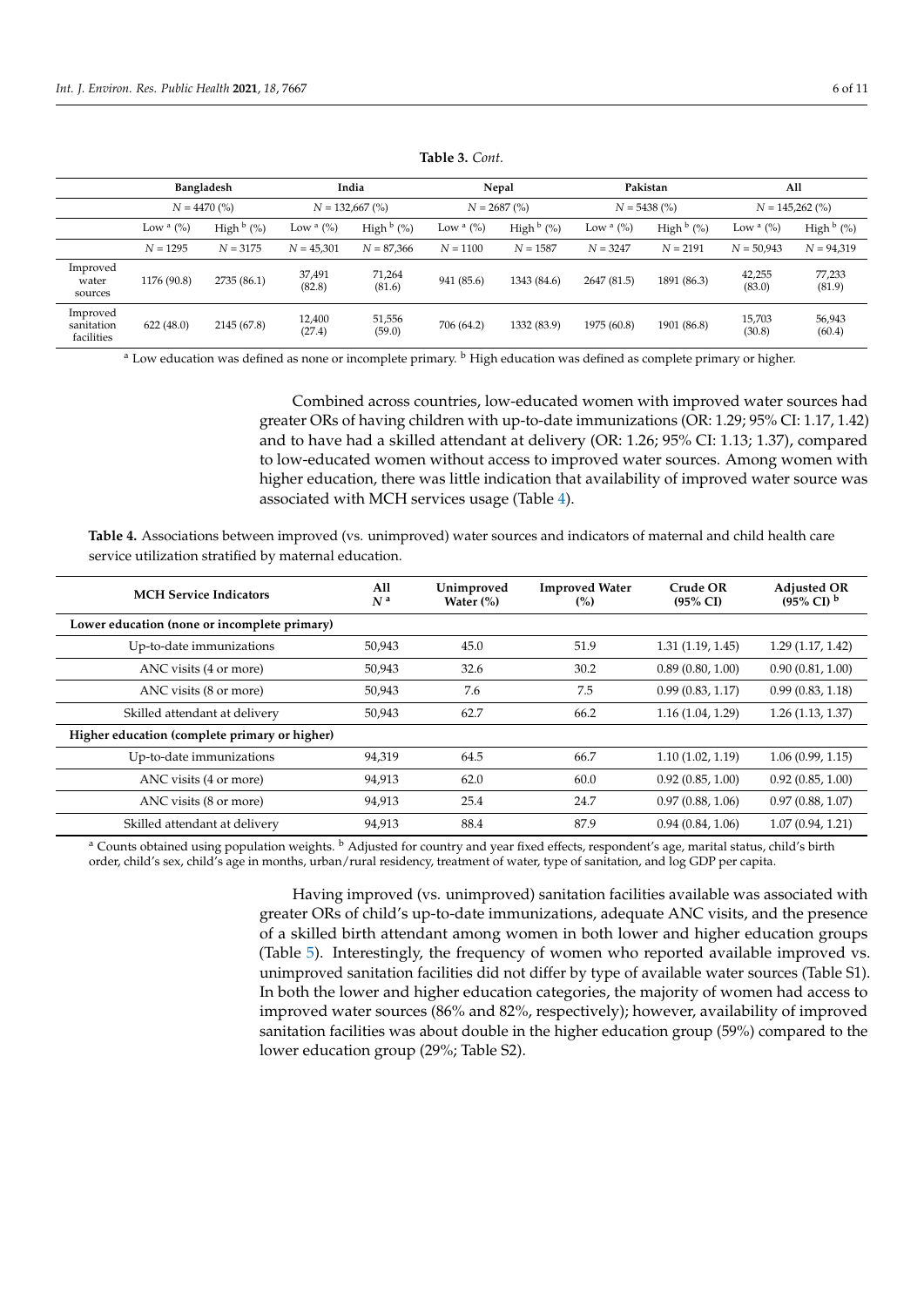| <b>MCH Service Indicators</b>                 | All<br>N <sup>a</sup> | Unimproved<br>Sanitation (%) | Improved<br>Sanitation (%) | Crude OR<br>$(95\% \text{ CI})$ | Adjusted<br>OR(95% CI) $^{\rm b}$ |
|-----------------------------------------------|-----------------------|------------------------------|----------------------------|---------------------------------|-----------------------------------|
| Lower education (none or incomplete primary)  |                       |                              |                            |                                 |                                   |
| Up-to-date immunizations                      | 50,943                | 49.3                         | 55.6                       | 1.29(1.21, 1.37)                | 1.27(1.19, 1.36)                  |
| ANC visits (4 or more)                        | 50,943                | 26.0                         | 40.6                       | 1.95(1.83, 2.09)                | 1.75(1.62, 1.88)                  |
| ANC visits (8 or more)                        | 50,943                | 6.1                          | 10.9                       | 1.89(1.68, 2.13)                | 1.67(1.46, 1.92)                  |
| Skilled attendant at delivery                 | 50,943                | 64.6                         | 68.8                       | 1.21(1.13, 1.30)                | 1.37(1.27, 1.47)                  |
| Higher education (complete primary or higher) |                       |                              |                            |                                 |                                   |
| Up-to-date immunizations                      | 94,319                | 61.5                         | 69.1                       | 1.40(1.33, 1.47)                | 1.31(1.24, 1.38)                  |
| ANC visits (4 or more)                        | 94,319                | 48.5                         | 66.5                       | 2.14(2.05, 2.24)                | 1.71(1.62, 1.80)                  |
| ANC visits (8 or more)                        | 94,319                | 16.8                         | 29.1                       | 2.04(1.91, 2.17)                | $1.64$ $(1.52, 1.76)$             |
| Skilled attendant at delivery                 | 94.319                | 83.7                         | 90.3                       | 1.85(1.73, 1.97)                | 1.67(1.55, 1.79)                  |

<span id="page-6-0"></span>Table 5. Associations between improved (vs. unimproved) sanitation facilities and indicators of maternal and child health care service utilization, stratified by maternal education.

<sup>a</sup> Counts obtained using population weights. <sup>b</sup> Adjusted for country and year fixed effects, respondent's age, marital status, child's birth order, child's sex, child's age in months, urban/rural residency, type of water source, presence of hand washing facilities on site, and log GDP per capita.

> Among the vulnerable subgroup of women in the lower wealth index group who did not have an improved water source, not having water on the premises (vs. with water on premises) was associated with an OR of 0.83 (95% CI: 0.71, 0.97) for having had a skilled attendant at birth (Table [6\)](#page-6-1). Sensitivity analyses, stratifying by wealth index instead of educational attainment, resulted in similar odds ratios for models examining associations between type of water source and MCH service usage (Table S3), however, odds ratios related to improved sanitation facility and MCH service usage were smaller (Table S4). Stratifying by urban/rural residency indicated a similar pattern of associations as the high/low education strati. Dividing "time to water" into tertiles or quartiles resulted in lower point estimates, and widened confidence intervals and did not suggest a doseresponse association (results not shown).

<span id="page-6-1"></span>**Table 6.** Associations between walking time (in minutes) to water source and indicators of maternal and child health care services utilization among vulnerable women a.

|                                        |                              |                  | Up-to-Date Immunizations                      |                  | <b>ANC Visits (4 or More)</b>                 | <b>Skilled Attendant at Birth</b> |                                               |  |
|----------------------------------------|------------------------------|------------------|-----------------------------------------------|------------------|-----------------------------------------------|-----------------------------------|-----------------------------------------------|--|
| Time to<br>water source                | $N = 9836$<br>$\binom{0}{0}$ | Crude OR         | Adjusted OR<br>$(95\% \text{ CI})^{\text{b}}$ | Crude OR         | Adjusted OR<br>$(95\% \text{ CI})^{\text{b}}$ | Crude OR                          | Adjusted OR<br>$(95\% \text{ CI})^{\text{b}}$ |  |
| Water on premises<br>$(0 \text{ min})$ | 27.5                         | ref              | ref                                           | ref              | ref                                           | ret                               | ref                                           |  |
| Water not on<br>premises $(>0$ min)    | 72.4                         | 0.88(0.77, 1.01) | 0.96(0.84, 1.10)                              | 0.96(0.82, 1.13) | 1.12(0.95, 1.31)                              | 0.73(0.62, 0.85)                  | 0.83(0.71, 0.97)                              |  |

Ref = reference category. <sup>a</sup> Subgroup of women without access to improved water sources and in a low wealth index (poorest, poorer). <sup>b</sup> Adjusted for country and year fixed effects, respondent's age, educational attainment, marital status, urban/rural residency, child's birth order, child's sex, child's age in months, appropriate treatment of water, type of sanitation, and log GDP per capita.

### **4. Discussion**

To our knowledge, our study is the first to examine population-level associations between availability of improved water and sanitation facilities, respectively, and the use of MCH services. Among lower educated women, those with improved water source available had greater ORs for presence of a skilled attendant at delivery and their children having up-to-date immunizations, than those without improved water sources. This may indicate that women with low SES who have no access to improved water may be at particular risk of lacking access to essential MCH services. Interestingly, access to improved sanitation facilities (vs. unimproved facilities) related to greater ORs for having adequate ANC visits, children with up-to-date immunizations, and a skilled birth attendant for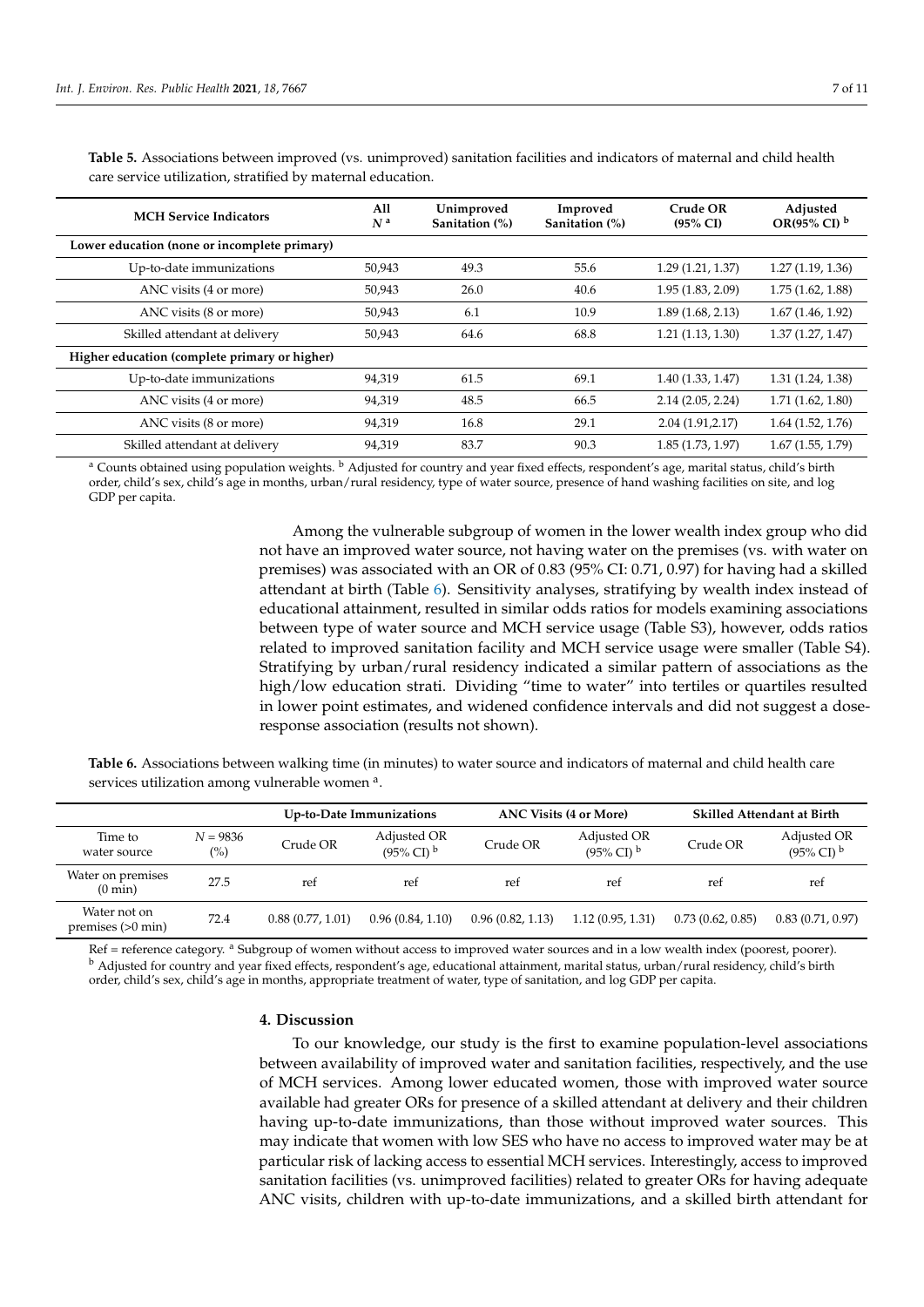both lower and higher educated women. These findings may suggest that increasing access to improved water source among lower socioeconomic groups and to improved sanitation facilitates among all women, may be a strategy that could be linked with access and utilization of MCH services, thereby contributing on multiple levels to maternal and child health in South Asia.

There are several underlying pathways through which unimproved water and sanitation may relate to lower ORs for utilizing MCH services, with pathogen transmission playing a possible role. According to the WHO, 829,000 deaths from diarrheal disease were related to the quality of WASH in 2016 [\[29\]](#page-9-21). Associations between WASH and disease burden are well established [\[30](#page-9-22)[–32\]](#page-9-23). Maternal impaired health status due to WASH related illness may affect her physical ability to access and use MCH services; this is supported by findings that distance plays a role in likelihood of facility delivery [\[33\]](#page-9-24) and that good health status in the mother was suggested to be positively associated with antenatal care utilization [\[34\]](#page-10-0). Thus, it may be one plausible explanation that women who are ill from contaminated water or non-hygienic sanitation may be less likely to seek care, or attend ANC and vaccination appointments after birth. Caring for ill children or family members may similarly prevent them from seeking or attending adequate services [\[35\]](#page-10-1). In our data, improved sanitation was associated with ANC visits among women in both the lower and higher education groups, while improved water only mattered among lower educated women. This finding is in line with a recent study conducted across 41 low- and middleincome countries showing that only unimproved sanitation, and not unimproved water sources, was associated with childhood diarrhea; this study did not stratify by maternal education as we did, and thus could not disentangle possible related differences [\[11\]](#page-9-3). Additionally, it is not uncommon for "improved water", based on current definitions, to contain fecal contamination [\[36\]](#page-10-2), resulting in misclassification of pathogen exposure; however, this is unlikely to explain differential associations by socioeconomic status. Another explanation may relate to place of residence that enables access to improved WASH facilities and MCH services through infrastructure, and/or co-occurrence of MCH and WASH programs [\[37\]](#page-10-3). For example, a typical community setting may entail governmental and other civil society organizations' programs and may offer a range of programs in support of access to improved WASH and basic MCH services. Moreover, among the women with low SES and without access to improved water sources, those with additional lack of access to a water source on the residential premises had lower OR of having a skilled attendant at birth, when compared to women who had water on the premises. This may indicate a group with very little resources facing multiple constraints in having a skilled attendant at birth, thus pointing out a group for targeted intervention efforts. While there are conceivable linkages between WASH and MCH services, there are few reports addressing potential benefits and challenges of integrated programming. A few, mostly small, intervention studies examined the usage of antenatal service as an entry to other public health interventions, including water treatment and hygiene education [\[13\]](#page-9-5), or HIV testing and treatment [\[13,](#page-9-5)[15\]](#page-9-7). Future operational research is needed to reveal potential benefits and challenges of integrated WASH and MCH programming.

Several limitations need to be considered. The design of our study is cross-sectional limiting interpretation about directionality of the estimated associations. Our study examined access to improved vs. unimproved water sources and, based on available data, cannot differentiate between the use of different water sources for hygiene practices (washing hands, washing dishes etc.) vs. cooking and other consumption. Although we adjusted for "appropriate treatment of water" which did not appreciably change our findings, we have no information on microbial or toxic contamination of the drinking water or other water quality indicators. Indeed, it has been shown that improved water sources, using a similar definition to the one we applied in our analyses [\[23\]](#page-9-15), can have similar pathogen levels as unimproved water [\[36\]](#page-10-2). Thus, pathogen contamination misclassification might potentially weaken associations. Other desirable information we did not have include mothers' health status or distance to services. While our findings may inform the design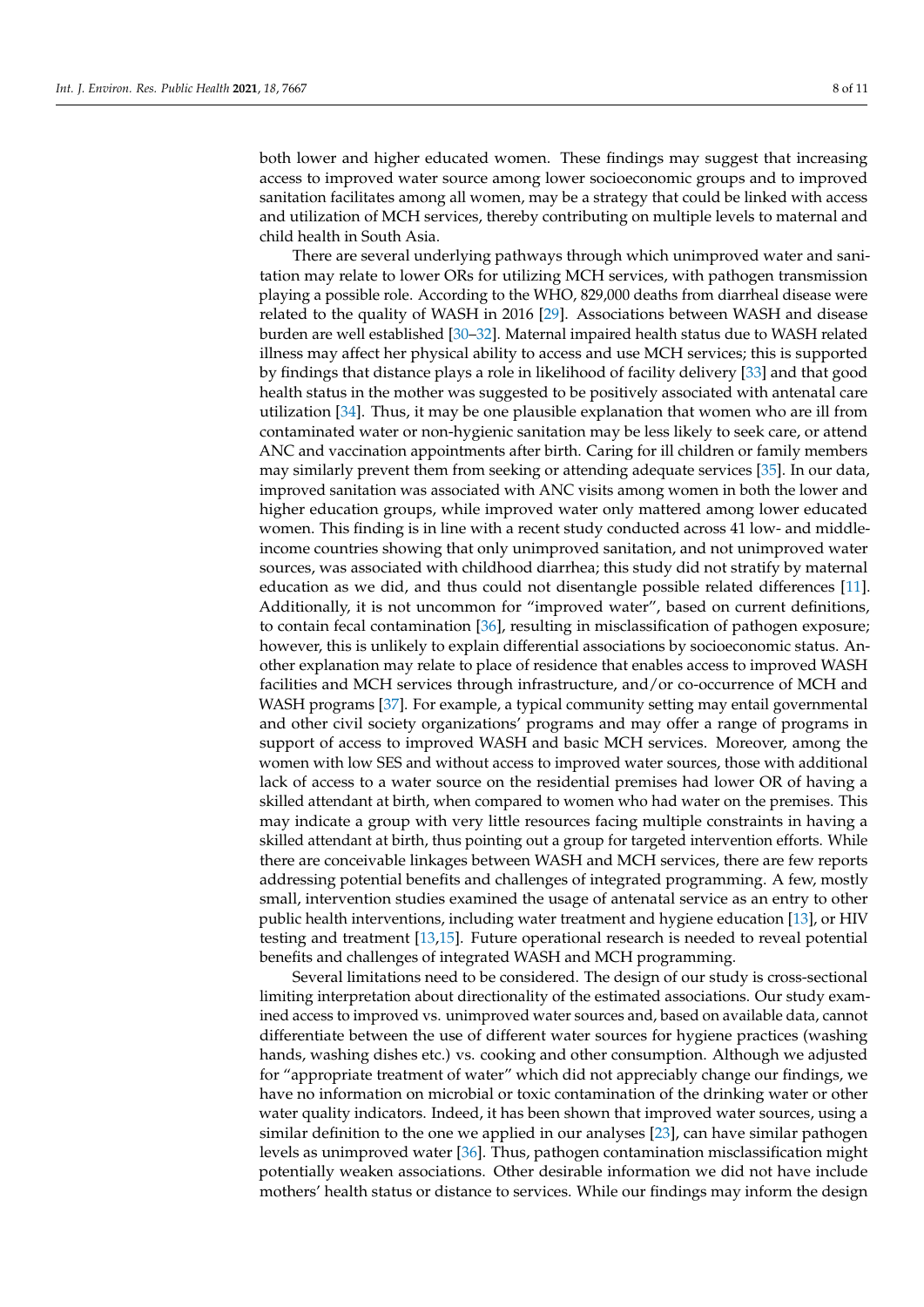and implementation of integrated intervention approaches, additional transdisciplinary and operational research including mixed methods research would be warranted to further understand the possible role of WASH in relation to access and utilization of MCH services, and potential leverage points. Importantly, the COVID-19 pandemic is having substantial impacts, partly in opposite directions, with WASH being scaled up in some areas [\[38\]](#page-10-4) but not in others, especially not in the most vulnerable constraint resource settings [\[39,](#page-10-5)[40\]](#page-10-6); at the same time, research across the globe indicates that access and utilization of MCH services has been reduced related to the pandemic [\[41\]](#page-10-7). These developments are crucial to be considered in the current global health agenda.

# **5. Conclusions**

The WHO's "Health in All Policies" approach provides a framework based on the understanding that our greatest health challenges, including health inequities, are highly complex and often linked through social determinants of health, encouraging policy makers to promote health across sectors in public policies to improve maternal and child health equity, targeting the most vulnerable populations. Our findings provide support to the notion that maternal and child health might benefit from approaches across sectors addressing WASH and MCH services [\[42\]](#page-10-8).

**Supplementary Materials:** The following are available online at [https://www.mdpi.com/article/](https://www.mdpi.com/article/10.3390/ijerph18147667/s1) [10.3390/ijerph18147667/s1.](https://www.mdpi.com/article/10.3390/ijerph18147667/s1) Table S1: Cross tabulation of women who have access to improved and unimproved water vs. improved and unimproved sanitation. Table S2: Cross tabulation and Spearman correlation of women who have access to improved and unimproved water and sanitation stratified by education. Table S3: Associations between improved (vs. unimproved) water sources and indicators of maternal and child health care services by DHS wealth index. Table S4: Association between improved (vs. unimproved) sanitation facilities and indicators of maternal and child health care services by DHS wealth index.

**Author Contributions:** Conceptualization, N.O. and O.S.v.E.; methodology, N.O. and O.S.v.E.; software, N.O.; validation, N.O. and O.S.v.E.; formal analysis, N.O. and O.S.v.E.; writing—original draft preparation, N.O. and O.S.v.E.; writing—review and editing, N.O. and O.S.v.E. All authors have read and agreed to the published version of the manuscript.

**Funding:** This research received no external funding.

**Institutional Review Board Statement:** Ethical review and approval were waived for this study, due to the use of publicly available and anonymized secondary data.

**Data Availability Statement:** All Demographic and Health Survey data used in the present study are available free for download at <https://dhsprogram.com> (accessed on 1 June 2018).

**Conflicts of Interest:** The authors declare no conflict of interest.

## **References**

- <span id="page-8-0"></span>1. WHO; UNICEF. *Progress on Household Drinking Water, Sanitation and Hygiene 2000–2017: Special Focus on Inequalities*; United Nations Children's Fund (UNICEF): New York, NY, USA; World Health Organization: Geneva, Switzerland, 2019.
- <span id="page-8-1"></span>2. UNESCO; World Water Assessment Programme. *The United Nations World Water Development Report 2020: Water and Climate Change*; United Nations Educational, Scientific and Cultural Organization: Paris, France, 2020.
- <span id="page-8-2"></span>3. United Nations. *Transforming out World: The 2030 Agenda for Sustainable Development*; United Nations: New York, NY, USA, 2015.
- <span id="page-8-3"></span>4. World Health Organization. *World Health Statistics 2020: Monitoring Health for the SDGs, Sustainable Development Goals*; World Health Organization: Geneva, Switzerland, 2020.
- 5. GBD 2017 Causes of Death Collaborators. Global, regional, and national age-sex-specific mortality for 282 causes of death in 195 countries and territories, 1980–2017: A systematic analysis for the Global Burden of Disease Study 2017. *Lancet* **2018**, *392*, 1736–1788. [\[CrossRef\]](http://doi.org/10.1016/S0140-6736(18)32203-7)
- 6. GBD 2017 Mortality Collaborators. Global, regional, and national age-sex-specific mortality and life expectancy, 1950–2017: A systematic analysis for the Global Burden of Disease Study 2017. *Lancet* **2018**, *392*, 1684–1735. [\[CrossRef\]](http://doi.org/10.1016/S0140-6736(18)31891-9)
- <span id="page-8-4"></span>7. GBD 2017 DALYs and HALE Collaborators. Global, regional, and national disability-adjusted lif e-years (DALYs) for 359 diseases and injuries and healthy life expectancy (HALE) for 195 countries and territories, 1990–2017: A systematic analysis for the Global Burden of Disease Study 2017. *Lancet* **2018**, *392*, 1859–1922. [\[CrossRef\]](http://doi.org/10.1016/S0140-6736(18)32335-3)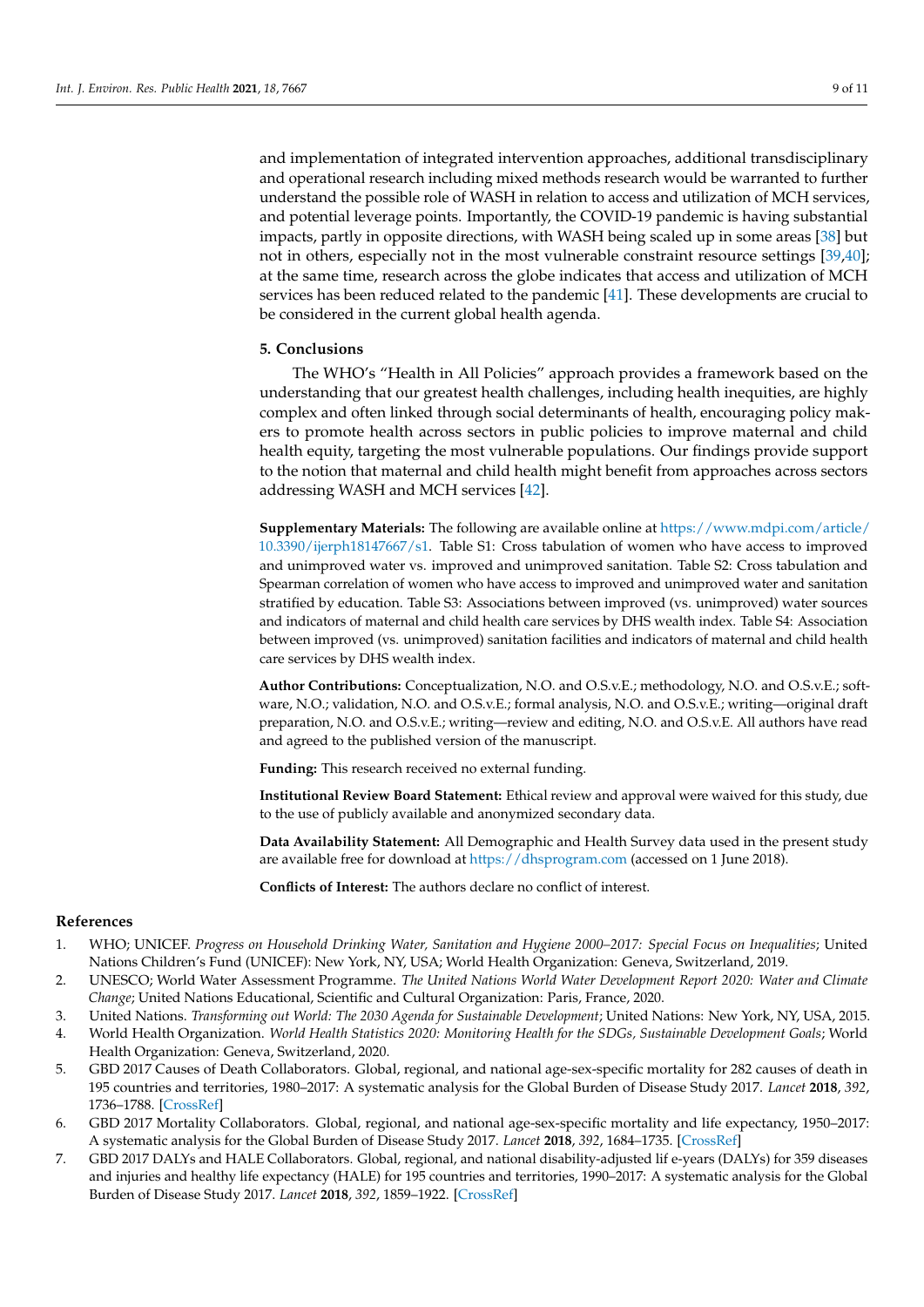- <span id="page-9-0"></span>8. GBD 2017 Risk Factor Collaborators. Global, regional, and national comparative risk assessment of 84 behavioural, environmental and occupational, and metabolic risks or clusters of risks for 195 countries and territories, 1990–2017: A systematic analysis for the Global Burden of Disease Study 2017. *Lancet* **2018**, *392*, 1923–1994.
- <span id="page-9-1"></span>9. GBD 2017 SDG Collaborators. Measuring progress from 1990 to 2017 and projecting attainment to 2030 of the health-related Sustainable Development Goals for 195 countries and territories: A systematic analysis for the Global Burden of Disease Study 2017. *Lancet* **2018**, *392*, 2091–2138. [\[CrossRef\]](http://doi.org/10.1016/S0140-6736(18)32281-5)
- <span id="page-9-2"></span>10. UN Economic and Social Commission for Asia and the Pacific. *Achieving the Sustainable Development Goals in South Asia: Key Policy Priorities and Implementation Challenges*; Economic and Social Commission for Asia and the Pacific (ESCAP): Bangkok, Thailand, 2018; ISBN 978-92-1-120746-0.
- <span id="page-9-3"></span>11. Geere, J.-A.L.; Hunter, P.R. The association of water carriage, water supply and sanitation usage with maternal and child health. A combined analysis of 49 Multiple Indicator Cluster Surveys from 41 countries. *Int. J. Hyg. Environ. Health* **2020**, *223*, 238–247. [\[CrossRef\]](http://doi.org/10.1016/j.ijheh.2019.08.007)
- <span id="page-9-4"></span>12. Patel, R.; Gupta, A.; Chauhan, S.; Bansod, D.W. Effects of sanitation practices on adverse pregnancy outcomes in India: A conducive finding from recent Indian demographic health survey. *BMC Pregnancy Childbirth* **2019**, *19*, 378. [\[CrossRef\]](http://doi.org/10.1186/s12884-019-2528-8)
- <span id="page-9-5"></span>13. Matanock, A.; Anderson, T.; Ayers, T.; Likicho, L.; Wamimbi, R.; Lu, X.; Emeetai, T.; Kakande, C.; Mutabazi, M.; Quick, R. Integrating Water Treatment into Antenatal Care: Impact on Use of Maternal Health Services and Household Water Treatment by Mothers-Rural Uganda, 2013. *Am. J. Trop. Med. Hyg.* **2016**, *94*, 1150–1156. [\[CrossRef\]](http://doi.org/10.4269/ajtmh.15-0356)
- <span id="page-9-6"></span>14. Routh, J.A.; Loharikar, A.; Chemey, E.; Msoma, A.; Ntambo, M.; Mvula, R.; Ayers, T.; Gunda, A.; Russo, E.T.; Barr, B.T.; et al. Safe Water and Hygiene Integration with Human Immunodeficiency Virus and Antenatal Services: Leveraging Opportunities for Public Health Interventions and Improved Service Uptake. *Am. J. Trop. Med. Hyg.* **2018**, *98*, 1234–1241. [\[CrossRef\]](http://doi.org/10.4269/ajtmh.17-0328) [\[PubMed\]](http://www.ncbi.nlm.nih.gov/pubmed/29582730)
- <span id="page-9-7"></span>15. Fagerli, K.; Routh, J.; Hancock, W.T.; Hoots, B.; Gunda, A.; Deng, L.; Tippett Barr, B.; Kamb, M.; Quick, R. Impact of program transfer from a non-governmental organization to a district health office: Evaluation of a program integrating water treatment and hygiene kits into reproductive health and HIV services, Machinga District, Malawi, 2010–2012. *PLoS ONE* **2019**, *14*, e0219984. [\[CrossRef\]](http://doi.org/10.1371/journal.pone.0219984) [\[PubMed\]](http://www.ncbi.nlm.nih.gov/pubmed/31365562)
- <span id="page-9-8"></span>16. Link, B.G.; Phelan, J. Social conditions as fundamental causes of disease. *J. Health Soc. Behav.* **1995**, 80–94. [\[CrossRef\]](http://doi.org/10.2307/2626958)
- <span id="page-9-9"></span>17. Rose, G. Sick individuals and sick populations. *Int. J. Epidemiol.* **1985**, *14*, 32–38. [\[CrossRef\]](http://doi.org/10.1093/ije/14.1.32)
- <span id="page-9-10"></span>18. Goldberg, D.S. The implications of fundamental cause theory for priority setting. *Am. J. Public Health* **2014**, *104*, 1839–1843. [\[CrossRef\]](http://doi.org/10.2105/AJPH.2014.302058) [\[PubMed\]](http://www.ncbi.nlm.nih.gov/pubmed/25121819)
- <span id="page-9-11"></span>19. Bronfenbrenner, U. Ecological systems theory. In *Six Theories of Child Development: Revised Formulations and Current Issues*; Jessica Kingsley Publishers: London, UK, 1992; pp. 187–249.
- <span id="page-9-12"></span>20. Corsi, D.J.; Neuman, M.; Finlay, J.E.; Subramanian, S. Demographic and health surveys: A profile. *Int. J. Epidemiol.* **2012**, *41*, 1602–1613. [\[CrossRef\]](http://doi.org/10.1093/ije/dys184)
- <span id="page-9-13"></span>21. International, I. *Demographic and Health Survey Sampling and Household Listing Manual*; ICF International: Calverton, MD, USA, 2012.
- <span id="page-9-14"></span>22. UN Department of Economic and Social Affairs Population Devision. World Population Prospects: The 2017 Revision. 2017. Available online: <https://population.un.org/wpp/> (accessed on 13 June 2018).
- <span id="page-9-15"></span>23. WHO. *Progress on Drinking Water, Sanitation and Hygiene: 2017 Update and SDG Baselines*; World Health Organization (WHO): Geneva, Switzerland; United Nations Children's Fund (UNICEF): New York, NY, USA, 2017.
- <span id="page-9-16"></span>24. Yaya, S.; Bishwajit, G.; Ekholuenetale, M.; Shah, V.; Kadio, B.; Udenigwe, O. Timing and adequate attendance of antenatal care visits among women in Ethiopia. *PLoS ONE* **2017**, *12*, e0184934. [\[CrossRef\]](http://doi.org/10.1371/journal.pone.0184934) [\[PubMed\]](http://www.ncbi.nlm.nih.gov/pubmed/28922383)
- <span id="page-9-17"></span>25. Heredia-Pi, I.; Serván-Mori, E.; Darney, B.; Reyes-Morales, H.; Lozano, R. Measuring the adequacy of antenatal health care: A national cross-sectional study in Mexico. *Bull. World Health Organ.* **2016**, *94*, 452–461. [\[CrossRef\]](http://doi.org/10.2471/BLT.15.168302) [\[PubMed\]](http://www.ncbi.nlm.nih.gov/pubmed/27274597)
- <span id="page-9-18"></span>26. World Health Organization. *WHO Recommendations on Antenatal Care for a Positive Pregnancy Experience*; World Health Organization: Geneva, Switzerland, 2016; ISBN 978-92-4-154991-2.
- <span id="page-9-19"></span>27. Greenland, S.; Daniel, R.; Pearce, N. Outcome modelling strategies in epidemiology: Traditional methods and basic alternatives. *Int. J. Epidemiol.* **2016**, *45*, 565–575. [\[CrossRef\]](http://doi.org/10.1093/ije/dyw040)
- <span id="page-9-20"></span>28. Rutstein, S.; Johnson, K. *The DHS Wealth Index. DHS Comparative Reports No. 6*; ORC Macro: Calverton, MD, USA, 2004.
- <span id="page-9-21"></span>29. World Health Organization. Mortality and Burden of Disease from Water and Sanitation. Available online: [https://www.who.](https://www.who.int/data/gho/indicator-metadata-registry/imr-details/2260) [int/data/gho/indicator-metadata-registry/imr-details/2260](https://www.who.int/data/gho/indicator-metadata-registry/imr-details/2260) (accessed on 2 May 2020).
- <span id="page-9-22"></span>30. GBD Diarrhoeal Diseases Collaborators. Estimates of global, regional, and national morbidity, mortality, and aetiologies of diarrhoeal diseases: A systematic analysis for the Global Burden of Disease Study 2015. *Lancet Infect. Dis.* **2017**, *17*, 909–948. [\[CrossRef\]](http://doi.org/10.1016/S1473-3099(17)30276-1)
- 31. GBD 2016 Lower Respiratory Infections Collaborators. Estimates of the global, regional, and national morbidity, mortality, and aetiologies of diarrhoea in 195 countries: A systematic analysis for the Global Burden of Disease Study 2016. *Lancet Infect. Dis.* **2018**, *18*, 1211–1228. [\[CrossRef\]](http://doi.org/10.1016/S1473-3099(18)30362-1)
- <span id="page-9-23"></span>32. GBD 2019 Risk Factors Collaborators. Global burden of 87 risk factors in 204 countries and territories, 1990-2019: A systematic analysis for the Global Burden of Disease Study 2019. *Lancet* **2020**, *396*, 1223–1249. [\[CrossRef\]](http://doi.org/10.1016/S0140-6736(20)30752-2)
- <span id="page-9-24"></span>33. Delele, T.G.; Biks, G.A.; Abebe, S.M.; Kebede, Z.T. Determinants of Health Facility Delivery in Northwest Ethiopia: A Community-Based Case-Control Study. *Int. J. Gen. Med.* **2021**, *14*, 993–1001. [\[CrossRef\]](http://doi.org/10.2147/IJGM.S300178) [\[PubMed\]](http://www.ncbi.nlm.nih.gov/pubmed/33790628)